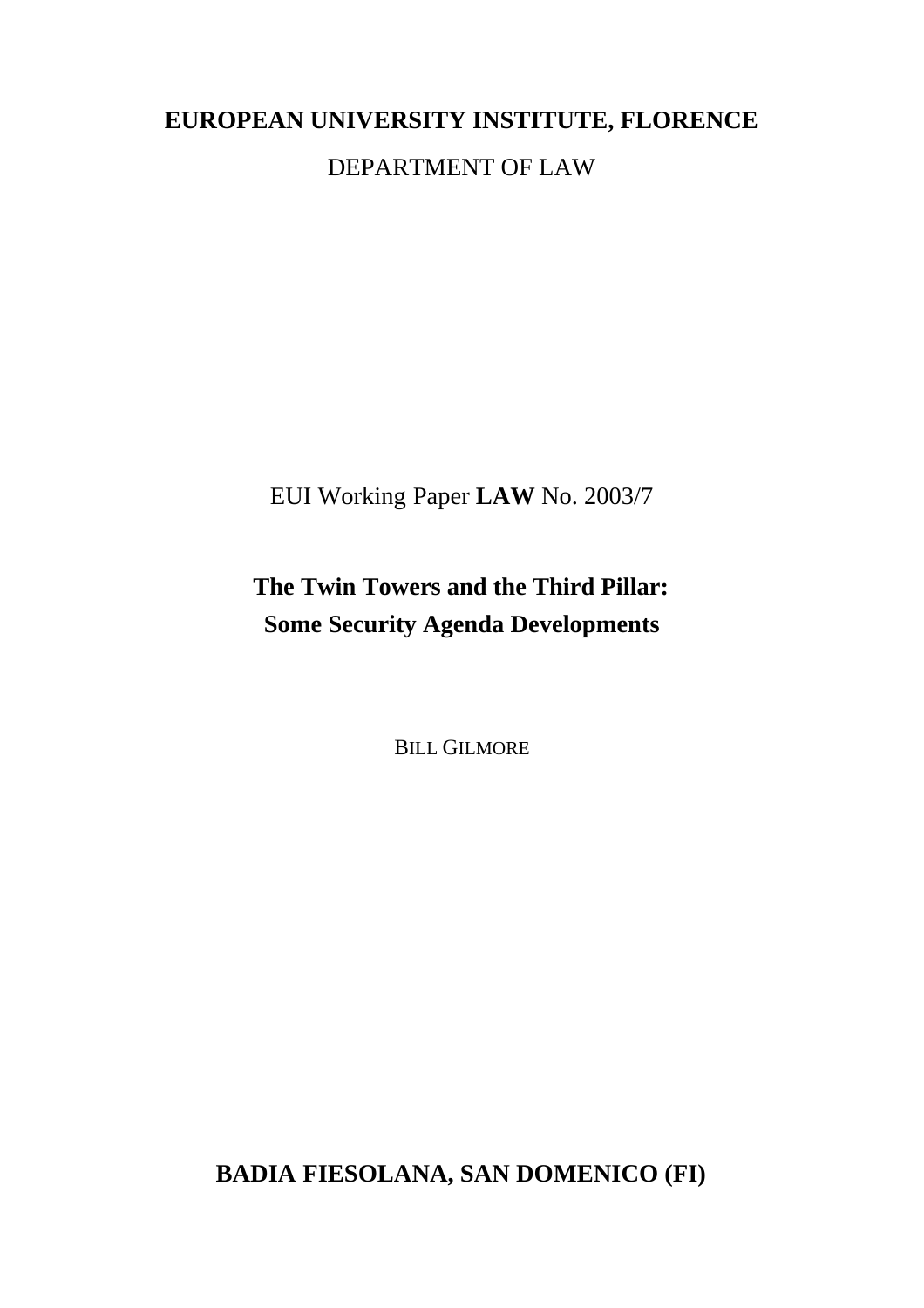#### All rights reserved. No part of this paper may be reproduced in any form without permission of the author.

© 2003 Bill Gilmore Printed in Italy in March 2003 European University Institute Badia Fiesolana I – 50016 San Domenico (FI) Italy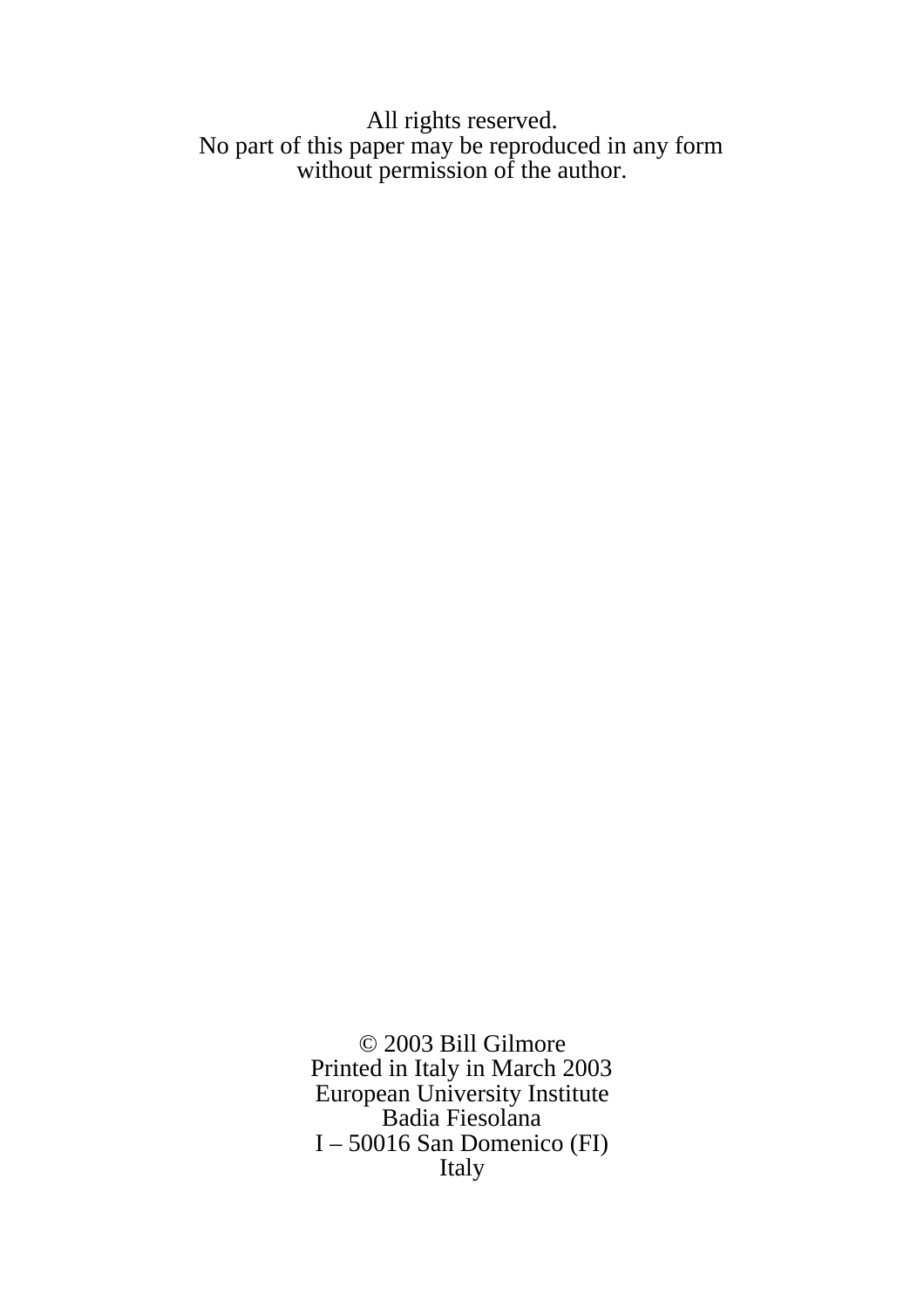## *The Twin Towers and the Third Pillar: Some Security Agenda Developments*

by

#### *Bill Gilmore\**

Professor of International Criminal Law, University of Edinburgh, Scotland.

\*This is the written version of a paper delivered at the European University Institute, Florence on 4 December 2002.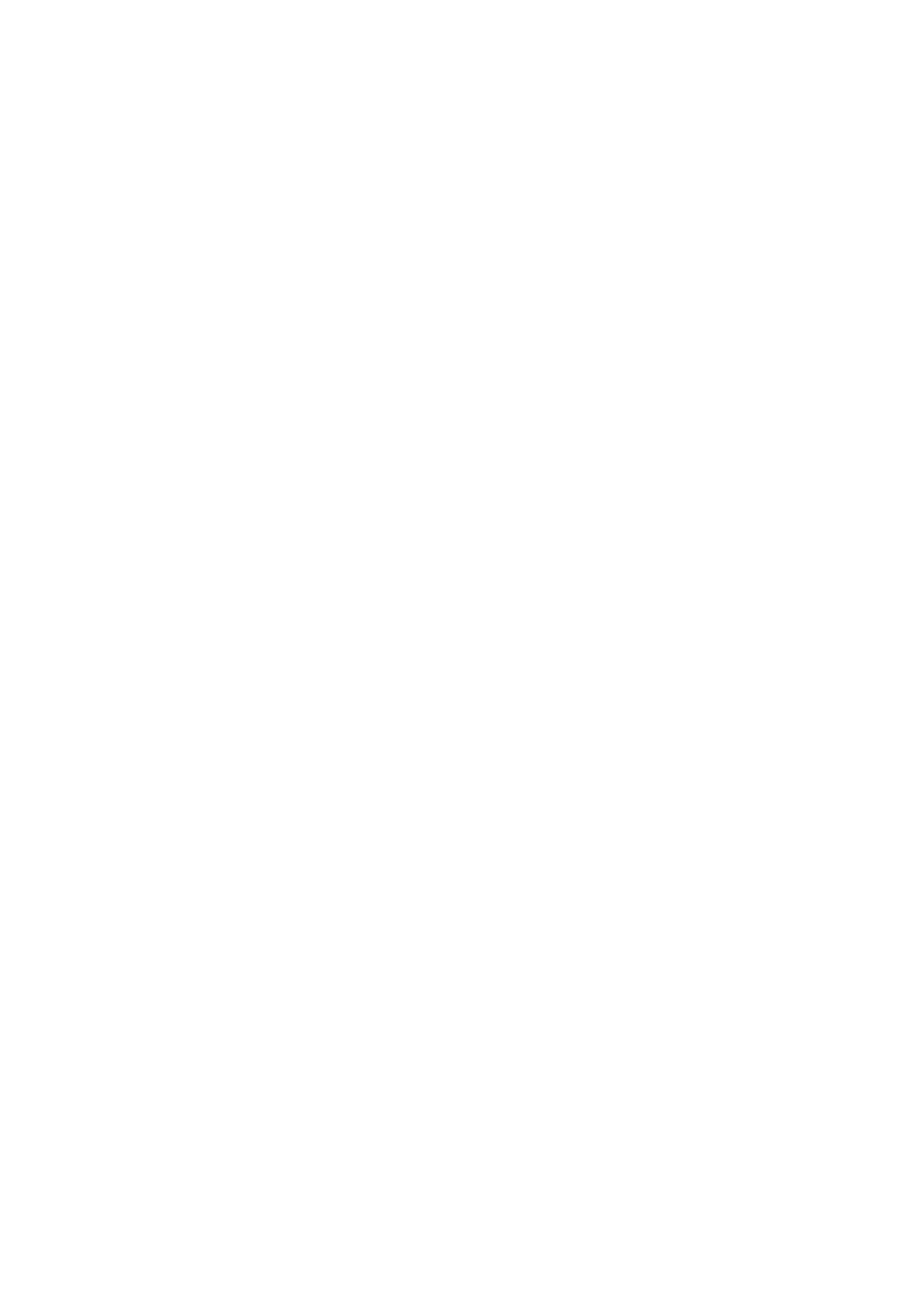## **I INTRODUCTION**

Given the nature and scale of the outrage perpetrated against the United States on 11 September 2001 - let alone the impact of the televised destruction of the Twin Towers on the general public - it was to be expected that action to combat international terrorism would be propelled to the top of the political agenda. In Europe, as elsewhere, governments proclaimed their solidarity with the American people, sought to reassure their populations, and started to look with new eyes individually and collectively - at options and strategies to render efforts to combat terrorist activity more effective and comprehensive.

In this the European Union was to be no exception. Acting with unprecedented speed the European Council was able to meet in extraordinary session on 21 September and adopt a detailed and ambitious plan of action to combat terrorism. Characterised as a "coordinated and interdisciplinary approach embracing all Union policies"<sup>1</sup> it laid particular emphasis on the following themes:

- Enhancing police and judicial cooperation;
- Developing international legal instruments;
- Putting an end to the funding of terrorism;
- Strengthening air security;
- Prioritising cooperation with the United States; and,
- Coordinating the EUs global action.

In giving effect to this new "priority objective" the Council would ensure that the "approach is reconciled with respect for the fundamental freedoms which form the basis of our civilisation"<sup>2</sup> .

On the following day the Presidency convened a meeting with the Ambassadors of the candidate countries. They agreed, unanimously to align themselves with the Action Plan<sup>3</sup>. On 4 October the European Parliament adopted a highly supportive resolution<sup>4</sup>.

What follows seeks to provide an overview of some of the essential elements of the Action Plan, an indication of progress achieved in its implementation, and a few initial thoughts on at least some of its longer term implications. In doing so it will focus on initiatives in the areas of judicial and police cooperation within the Union and efforts to improve and deepen cooperation with the US in these areas. For present purposes some selectivity is essential given the range and complexity of the EU response; a fact well illustrated by the November 2002

<sup>&</sup>lt;sup>1</sup> "Conclusion and Plan of Action of the Extraordinary European Council Meeting on 21 September 2001", Council of Europe doc. GMT (2001) Inf 31, p.1.

 $^2$  *Id*.

 $3$  See "Alignment candidate - countries with conclusions European Council", Press Release by the Belgian EU Presidency, 22/09/2001.

<sup>&</sup>lt;sup>4</sup> Reproduced as Council of Europe doc. GMT (2001) Inf 33.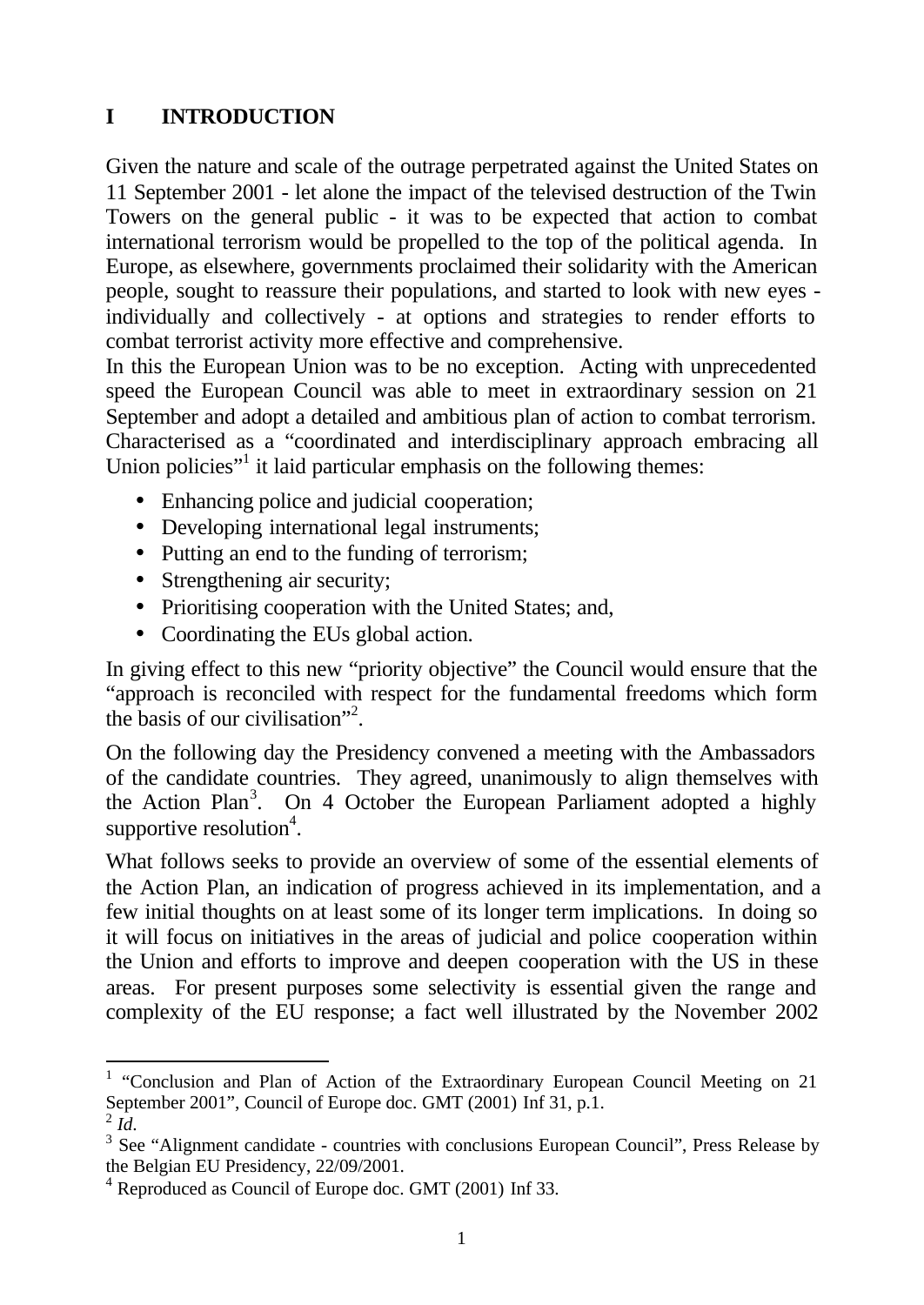update to the "Roadmap" for the Action Plan which contains 64 sections and runs to some 52 pages<sup>5</sup>.

## **II THE CONTEXT**

Before turning to these matters, however, it is important to recognise that when the Extraordinary European Council convened in September 2001 it was not addressing a new issue. Rather its discussions took place in the context of over a quarter of a century's engagement with the complex and multi-dimensional problem of terrorism. It will be recalled that "[i]n the wake of continued indigenous and Middle Eastern terrorism . . . EC ministers of justice and home affairs came together in Rome in 1975 and created 'Trevi' (named after the famous fountain in Rome and after its first (Dutch) chairman, Mr Fonteijn). Trevi, under the auspices of European Political Co-operation, was an intergovernmental committee outside the EC framework, intended as a forum to coordinate an effective response to international terrorism"<sup>6</sup>. With the entry into force of the Maastricht Treaty the subject matter was subsumed within the IIIrd Pillar where it still remains.

Pursuant to its mandate in this area the EU has, particularly in recent years, adopted various specific measures having an impact on, or relevance for, terrorism. For example, in the sphere of police cooperation one should recall the Council Decision of 3 December 1998 instructing Europol to deal with crimes committed or likely to be committed in the course of terrorist activities against life, limb, personal freedom or property<sup>7</sup>. In the field of judicial cooperation the issue of the extradition of terrorist suspects and the provision of assistance in the investigation and prosecution of such offences has been oft discussed and - as will be seen at a later stage - some progress recorded. Even in the rather esoteric area (as it was prior to 9/11) of terrorist finances the Council had, as early as 9 December 1999, formulated an open textured Recommendation<sup>8</sup>.

Indeed although not particularly prominent on the Justice and Home Affairs agenda, terrorism continued to be an active subject of policy debate - a fact well illustrated on 5 September 2001 by the adoption in the European Parliament of a resolution on the role of the EU in combating it.

## **III THE SEPTEMBER 2001 ACTION PLAN**

Given such developments it was perhaps inevitable that one significant dimension of the strategy formulated by the Justice and Home Affairs (JHA)

<sup>&</sup>lt;sup>5</sup> Council of the European Union, doc 13909/1/02 REV 1 (14/11/2002).

<sup>6</sup> M. Anderson *et al*, *Policing the European Union* (1995: Clarendon Press, Oxford), p.53.

 $7$  OJ C 26, 30.1.1999, p.22.

<sup>8</sup> OJ C 373, 23.12.1999, p.1.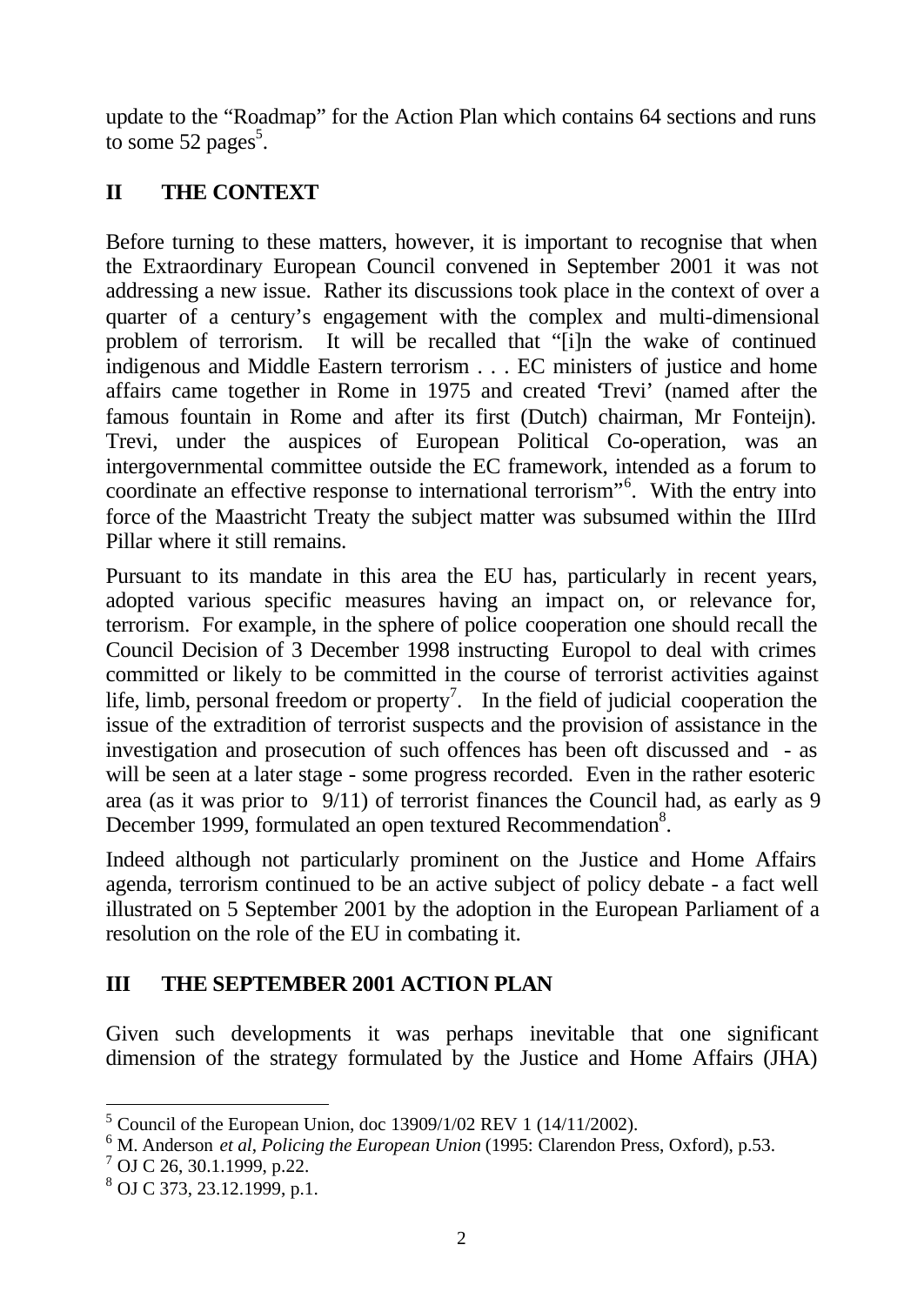Council on 20 September would be "to harness all the measures already adopted at the European Union level . . ." and "to speed up the process of creating an area of freedom, security and justice . . .<sup>\*9</sup>. This latter dimension - the acceleration of work in progress - had (whatever its other merits may be) the advantage of meeting the perceived political need to secure speedy and concrete success in the implementation of the plan.

This, in turn, goes some way towards explaining the prominence afforded to the introduction of the European arrest warrant and the adoption of a common definition of terrorism. Both of these issues had been under examination for about two years and sufficient progress had been recorded to permit the Commission to table proposals for relevant Council Framework Decisions as early as 19 September<sup>10</sup>. Ministers of Justice and Home Affairs could thus have some confidence that officials could put them in the position to "achieve significant political agreement on both proposals at its meeting on 6 and 7 December 2001."<sup>11</sup>

Among the other issues emphasised the following day by the Extraordinary European Council meeting under the heading of "Enhancing police and judicial cooperation" one might mention the following:

- Improved cooperation and exchange of information between all intelligence services within the Union;
- The timely and systematic sharing with Europol of "all useful data regarding terrorism";
- The creation of a specialist anti-terrorism team within Europol;
- Close cooperation between that team and its US counterparts;
- The conclusion of a cooperation agreement between Europol and the US; and,
- The creation of anti-terrorist joint investigation teams<sup>12</sup>.

In these areas the JHA Council's influence was dominant. The other major contributor to the response of the Union to the events of 9/11 was Ecofin which also convened informally in September. Its primary focus was on the taking of "rapid and coordinated initiatives to combat the financing of terrorism"<sup>13</sup>. This

 $9$  "Conclusions adopted by the Council (Justice and Home Affairs)" doc. 12156/01  $(25/9/2001)$ , p.1.

<sup>&</sup>lt;sup>10</sup> See, "Proposal for a Council Framework Decision on the European arrest warrant and surrender procedures between the Member States", COM (2001) 522 final (19.9.2001), and "Proposal for a Council Framework Decision on combating terrorism", COM (2001) 521 final (19.9.2001).

 $11$  *Supra*, note 9, p.2.

 $12$  It also articulated action to be taken by other existing structures including Pro-Eurojust (as it then was), the European Judicial Network, and the Police Chiefs Task Force.

 $13$  "Informal Ecofin: Ecofin statement on actions to combat the financing of terrorism", Press Release by the Belgian EU Presidency, 24/09/2001.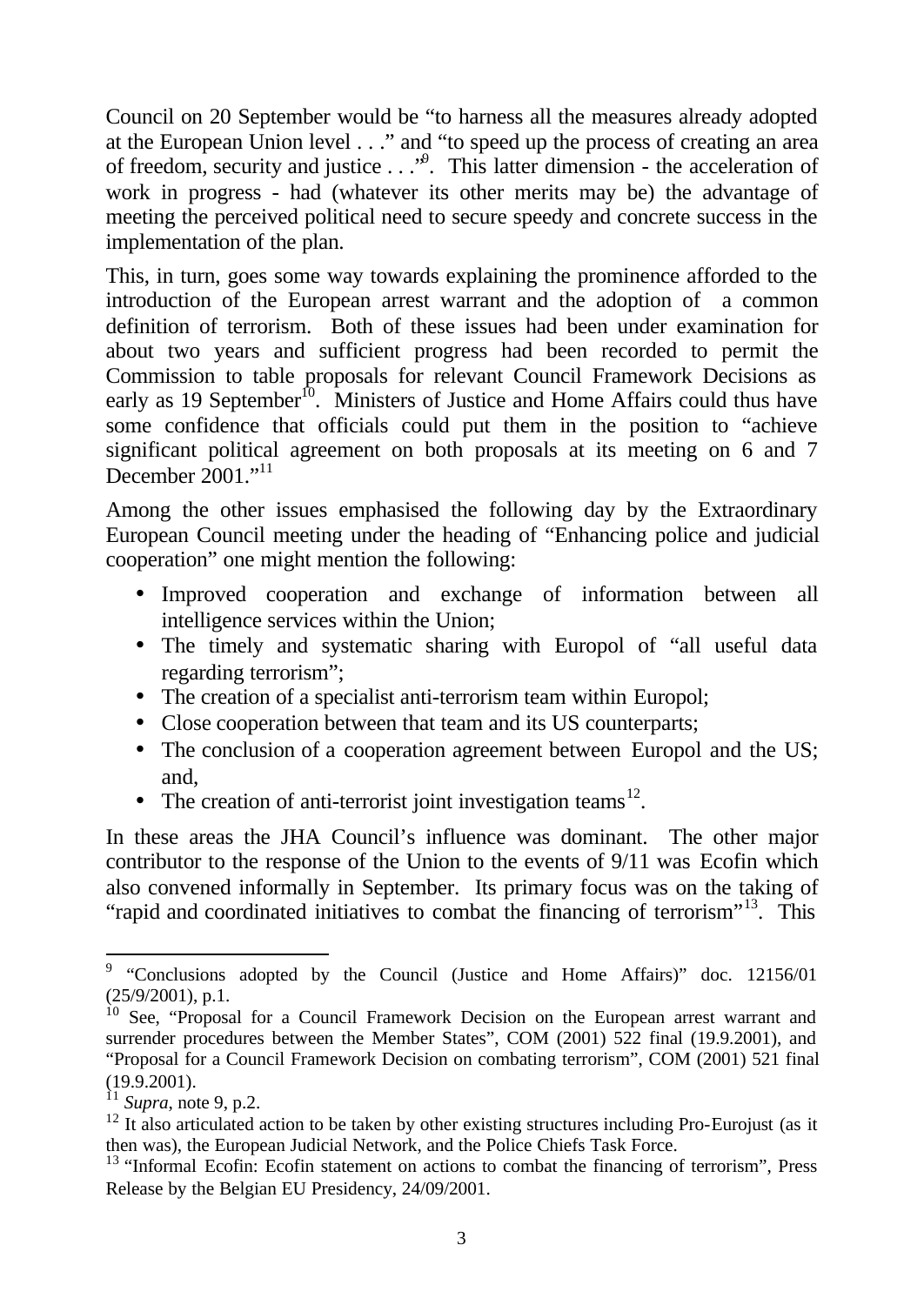was perceived (somewhat questionably)<sup>14</sup> to be an area of particular vulnerability for terrorist groups.

In this sphere the lead was, in some respects, already being taken by the UN Security Council exercising its extensive - and legally binding powers - under Chapter VII of the Charter. In relation to such matters the role of the EU - a not unfamiliar one - would be to facilitate the harmonised implementation of these obligations<sup>15</sup>.

Given the inherently global nature of the world's financial system it was also apparent that considerations of effectiveness would require the approximation of counter-measures well beyond the limited geographical scope of the Union. Consequently the decision was taken to call for the mandate of the Paris based Financial Action Task Force on Money Laundering (FATF) to be broadened so as to specifically cover the financing of terrorism<sup>16</sup>. Importantly all 15 Member States, plus the Commission, are members of the Task Force as is the US and most other major financial centre jurisdictions<sup>17</sup>. This measure was put into practice at a special FATF Plenary meeting held in Washington, D.C. in late October which adopted eight special recommendations and an associated action plan through which to secure rapid implementation on a world-wide basis  $^{18}$ .

Given considerations of this kind the EU Action Plan came to place considerable emphasis on internal measures such as the early adoption of the  $2<sup>nd</sup>$  Directive on Money Laundering and the draft Framework Decision on the freezing of assets $^{19}$ ; both being initiatives at a fairly advanced stage of development<sup>20</sup>.

<sup>19</sup> See, *supra*, note 1, p.2.

j

<sup>14</sup> See, eg, "Terrorist finance: The needle in the haystack" *The Economist* (London), 14/12/2002, p.81.

<sup>&</sup>lt;sup>15</sup> See, eg, Council Common Position of 27 December 2001 on combating terrorism inspired by UN Security Council Resolution 1373 (2001). OJ L 344, 28.12.2001, p.90.

<sup>&</sup>lt;sup>16</sup> See, *supra*, note 13. the importance attached to the work of the FATF in this context was further emphasised in the Conclusions of the joint Ecofin/JHA Council held in Luxembourg on 16 October 2001.

 $17$  For a more detailed analysis of the workings of this specialist (but informal) body see, W. Gilmore, *Dirty Money: the Evolution of Money Laundering Countermeasures* (2<sup>nd</sup> ed.) (1999: Council of Europe Publishing, Strasbourg), Chapter IV.

<sup>18</sup> The Special Recommendations, designed to supplement the pre-existing 40 Recommendations of the FATF (as updated in 1996), commit its members to: take immediate steps to ratify and implement the relevant United Nations instruments; criminalise the financing of terrorism, terrorist acts and terrorist organisations; freeze and confiscate terrorist assets; report suspicious transactions linked to terrorism; provide the widest possible range of assistance to other countries' law enforcement and regulatory authorities for terrorist financing investigations; impose anti-money laundering requirements on alternative remittance systems; strengthen customer identification measures in international and domestic wire transfers; and, ensure that entities, in particular non-profit organisations, cannot be misused to finance terrorism.

 $20$  For example the efforts to produce a revised Directive on money laundering had proved to be highly controversial and a compromise text emerged from conciliation in September.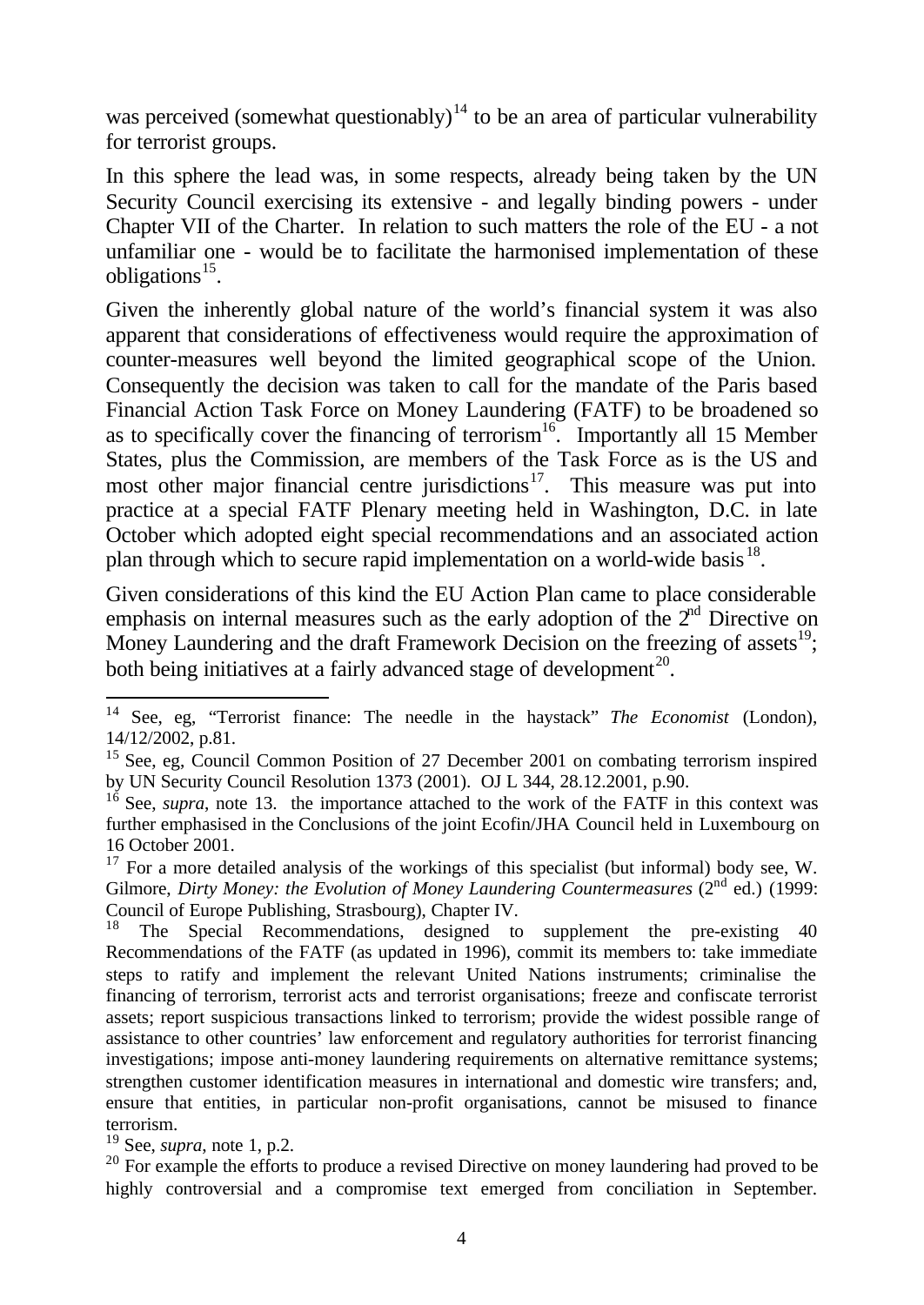#### *a) Judicial Cooperation within the EU*

As previously mentioned, the September Action Plan affords a position of centrality to securing further progress in the area of judicial cooperation. Here particular prominence was afforded to two closely interrelated initiatives:

- Replacing the process of extradition within the EU with a new European arrest warrant system; and,
- Establishing a common definition of terrorist acts and laying down common criminal sanctions for the same.

Both had been under discussion for some time prior to 11 September.

The European arrest warrant initiative has its roots in the decision taken by the Tampere European Council of October 1999 that the principle of mutual recognition should become "the cornerstone of judicial cooperation in both civil and criminal matters within the Union"<sup>21</sup>. The application of this concept to the field of extradition was explicitly requested $^{22}$ .

Subsequently a programme of measures to implement the principle of mutual recognition was formulated containing two components relevant to extradition (measures 8 and  $15^{23}$ . Interestingly neither was afforded the highest priority (2) and 3 respectively). With the attack on the Twin Towers, however, the arrest warrant (incorporating both Tampere elements) was fast tracked. Political agreement was reached on it at the Justice and Home Affairs Council on 6/7 December 2001. The Framework Decision was formally adopted in June  $2002^{24}$ . the first mutual recognition measure to be finalised in the criminal justice sphere. It is due to enter into force on 1 January  $2004^{25}$ .

Based on a proclaimed high level of trust in the criminal justice systems of all Member States the arrest warrant seeks to abolish the classical model of interstate cooperation and to replace it "by a system of surrender between judicial authorities $12<sup>6</sup>$ . Indeed, it is the decision to remove the executive from its

Interestingly it was not further revised to include specific reference to the laundering of terrorist funds. See, OJ L 344, 28/12/2001, p.76.

 $21$  Para. 33 of the Presidency conclusions. Reproduced in P. Cullen and S. Jund (eds.), *Criminal Justice Co-operation in the European Union after Tampere* (2002: Academy of European Law, Trier), p.157, at p.162.

<sup>22</sup> *Id.*, para. 35.

 $^{23}$  OJ C 12, 15.1.2001, p.10.

 $24$  OJ L 190, 18.7.2002, p.1. For statements made by certain Member States on the adoption of this measure see, OJ, L 190, 18.7.2002, pp.19-20.

 $25$  Article 34(1).

 $26$  Recital 5.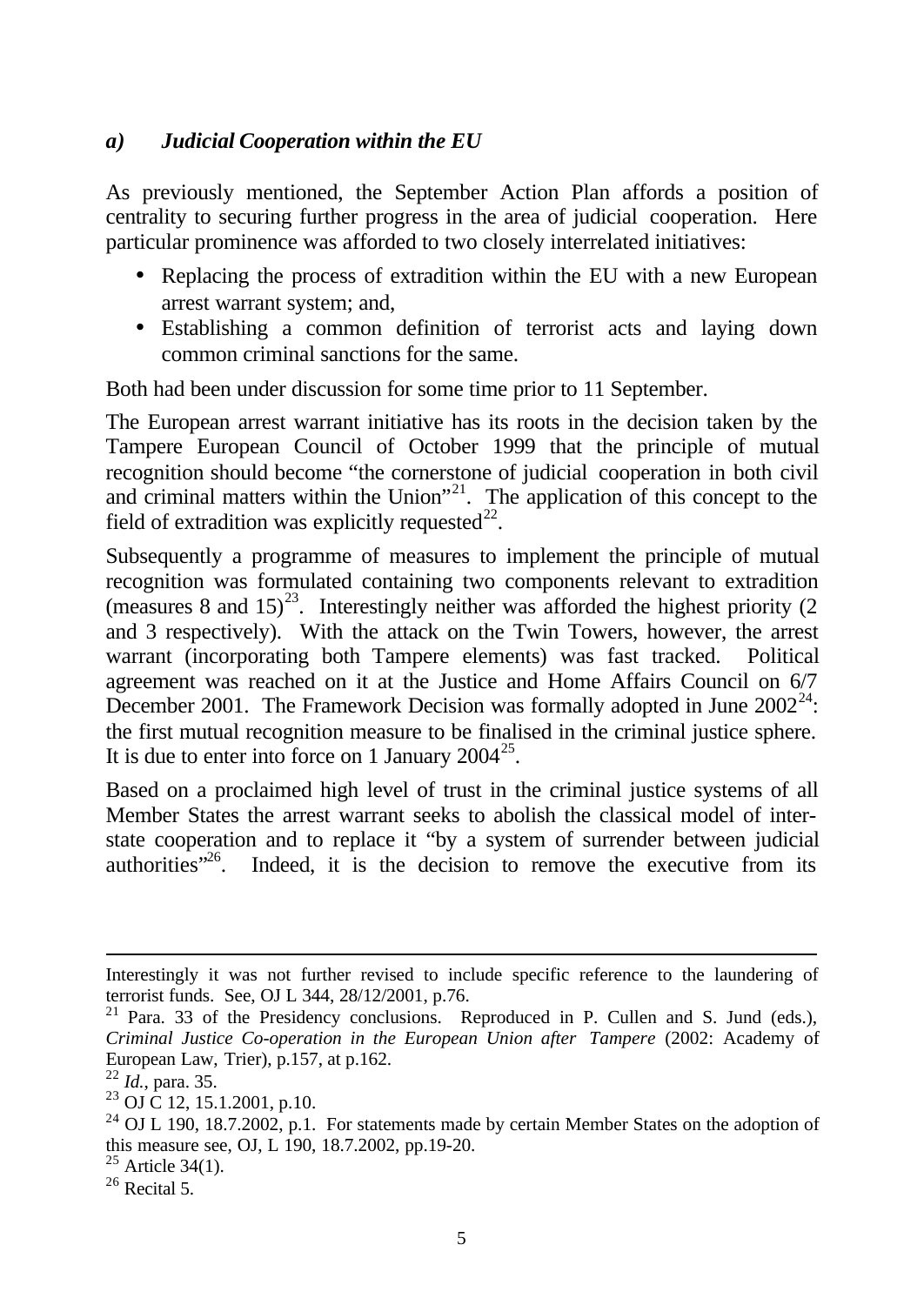previously key role in the process of surrender which constitutes one of the most innovative aspects of the new regime $^{27}$ .

While the new process is to be overwhelmingly judicial in character it is not to be automatic. It may be based on the notion of mutual trust but it also acknowledges that there remain limits to the consequences which flow from such trust. Consequently, the Framework Decision contains both mandatory and discretionary grounds for non-execution (see especially Articles 3-5) as well as a range of other limits on the nature and scope of the process.

That said, there is no doubt that significant strides have been taken towards the removal of some of the traditional barriers to cooperation. Indeed, it goes well beyond the benchmark set by the EU Extradition Convention of  $1996^{28}$ . This can well be illustrated by reference to two of the most controversial and difficult issues in the field of extradition: namely,

- 1) the political offence exception; and,
- 2) the requirement of double criminality.

## **1. The Political Offence Exception**

l

The European arrest warrant performs radical surgery on the so-called political offence exception to extradition. Over many years the Member States of the Council of Europe have played a key role in promoting the incremental abolition of this controversial barrier to extradition: a process commenced in the 1957 Convention, and carried forward by Protocol I in 1975 (crimes against humanity and war crimes), and, more significantly, by the 1977 European Convention on the Suppression of Terrorism<sup>29</sup>. In so doing the Council of Europe has also pioneered a substitute form of protection for the individuals concerned; namely, the so-called fair trial or asylum clause. The major defect in this approach was the continued ability and willingness of countries (including certain of the Member States of the EU) to undermine the effectiveness of these developments by having (frequent and extensive) recourse to limiting reservations and declarations.

The 1996 EU Convention recorded some progress in this sphere by establishing both a new general principle or goal and a new minimum standard. Article 5(1) sets as the general principle that no offence may be regarded as political *inter se*.

 $27$  For an overview of this measure see, Bill Gilmore, The EU Framework Decision on the European Arrest Warrant: An overview from the Perspective of International Criminal Law (2002) 3 *ERA-Forum*, pp.144-146.

 $^{28}$  OJ C 313, 13.10.1996, p.12. As of November 2002 France and Italy had still to ratify this text.

 $29$  In the wake of the events of 11 September 2001, the decision was taken within the Council of Europe to negotiate an amending Protocol to the 1977 Convention. The substantive work on this was completed in Strasbourg in December 2002.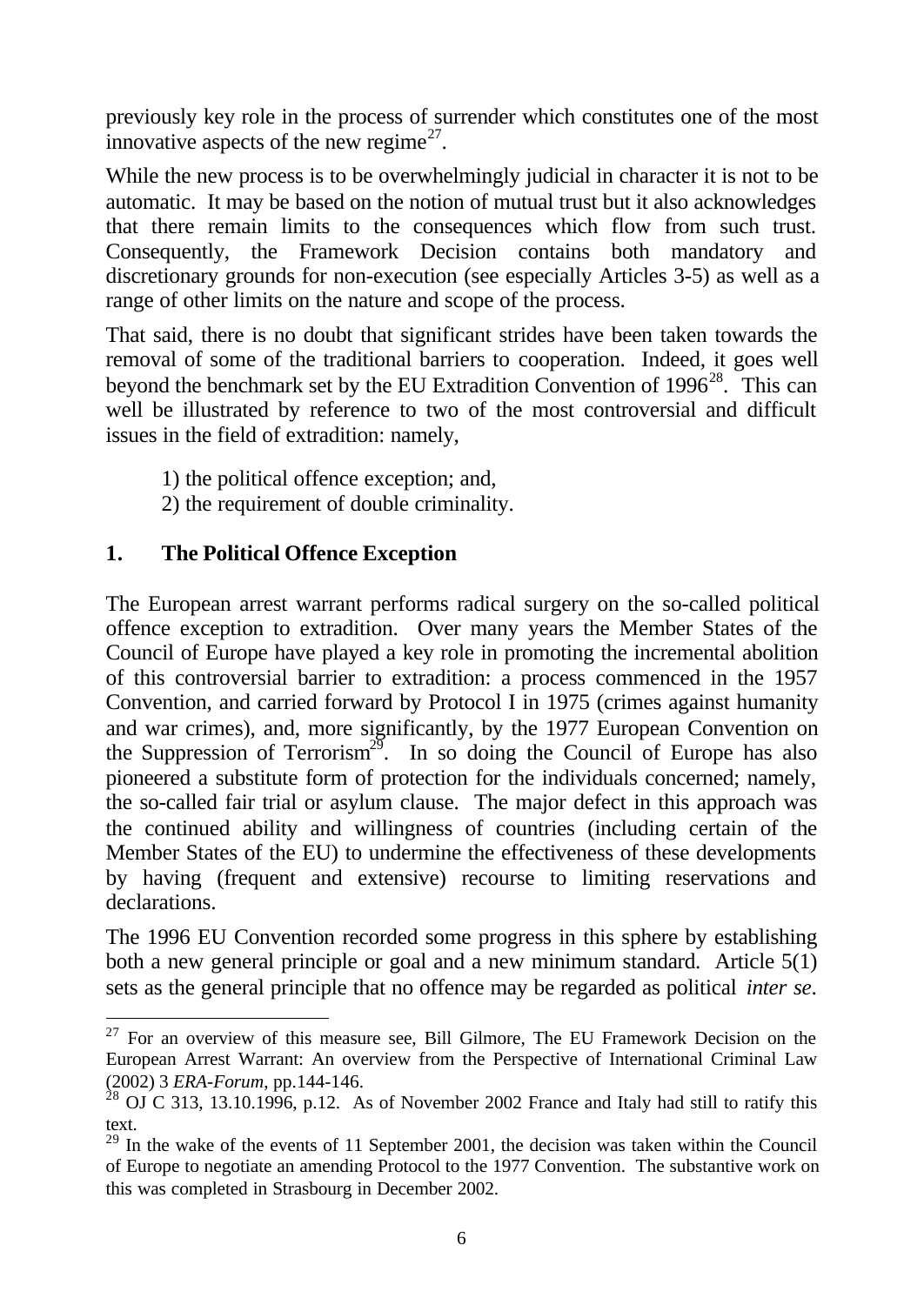Departures from this may be effected by state declaration. However, Article 5 also sets a limit to this process in the form of a common minimum standard; that no EU member can regard the offences covered by the European Convention on the Suppression of Terrorism as political. By way of compensation the fair trial or asylum provisions would, however, continue to apply.

The European arrest warrant has taken this process an important stage further: namely, the *abolition* of the political offence exception as such. This major achievement is not, however, specifically proclaimed in the text. Rather it flows from the fact that political offences are not enumerated as mandatory or optional grounds for non-execution. The sole remaining element of the treatment of this subject is confined to the recitals and takes the form of a modernised version of the fair trial or asylum provision<sup>30</sup>. The change brought about in this delicate area is indeed a substantial one.

## **2. Double Criminality**

The feature of the European arrest warrant scheme which has attracted perhaps the greatest public attention to date is the exceptions which it creates to the traditional requirement of double criminality; i.e., the rule which, in essence, provides that there shall be no surrender for acts which are not also categorised as criminal by the law of the state of refuge<sup>31</sup>. This traditional barrier to extradition, it should be noted, was left largely intact by the 1996 EU Convention (though relaxed by Article 3 for conspiracy and association to commit terrorist, organised crime and drug trafficking offences).

These limited exceptions to the double criminality rule are significantly widened by Article 2(2) of the Framework Decision. As Hans Nilsson has remarked:

In respect of a very broad list of 32 generic types of offences, it abolished the possibility of examination of double criminality. If a foreign judge certifies that he is investigating a particular offence which is punishable by imprisonment in his country of at least 3 years and if that offence is on the list of 32 offences, the judge in the executing state shall not examine the facts of the case and control double criminality $^{32}$ .

While this list includes "terrorism" it is by no means restricted to this sphere. Indeed its very broad converge - from rape to corruption - has been heavily influenced by the content of the annex to the Europol Convention. It is important

 $30$  See, recital 12.

 $31$  See, eg, Article 2(1) of the 1957 European Convention on Extradition for the orthodox approach to this issue.

<sup>32</sup> H.G. Nilsson, "Mutual recognition and mutual trust; new European developments", Salerno, 2 March 2002 (typescript), pp.4-5.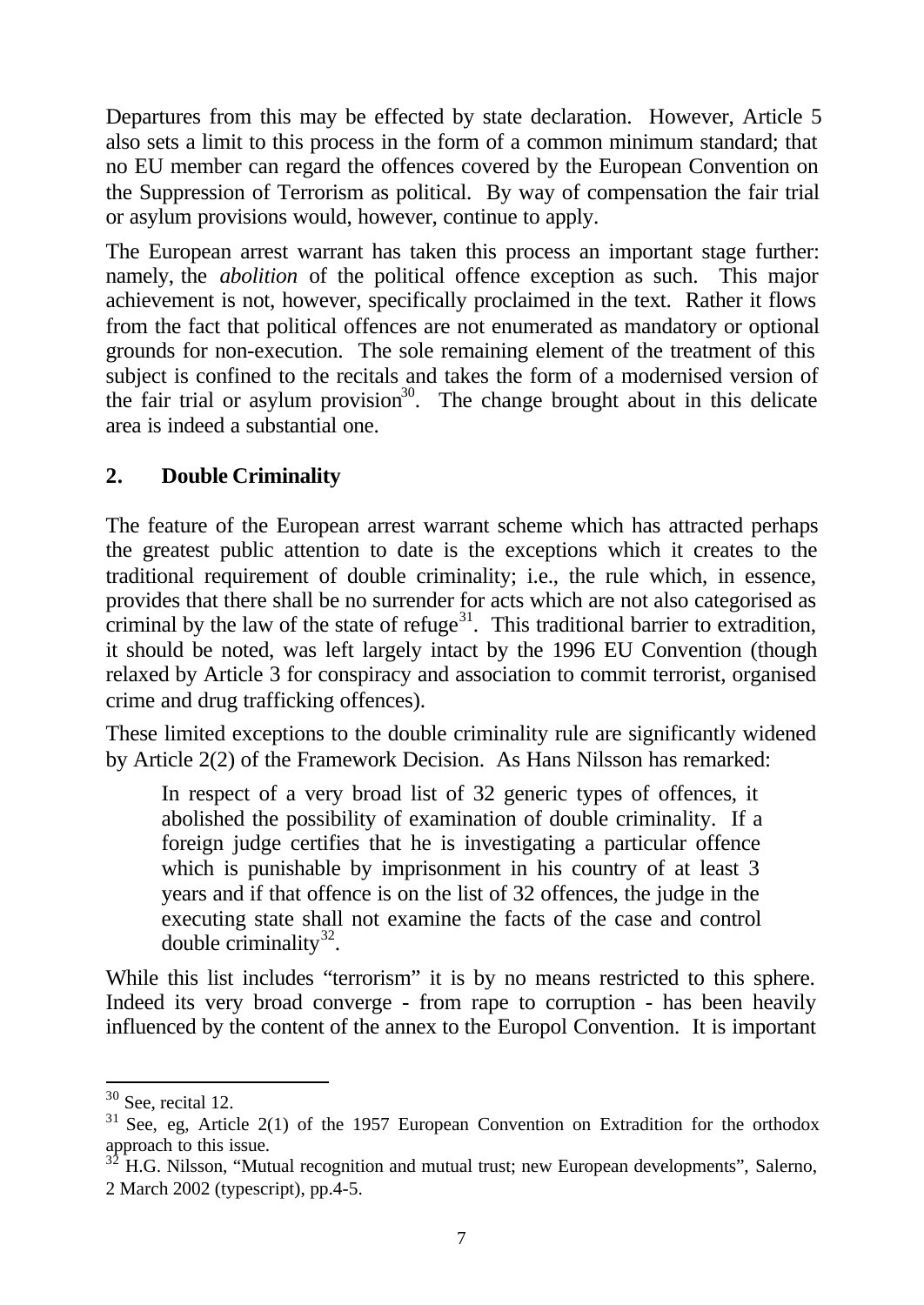to stress that for the purposes of the European arrest warrant it is the act as defined by the law of the issuing state which governs.

While some progress had been recorded in the approximation of certain of these offences prior to 9/11 this was not the case in relation to terrorism. Indeed only six Member States had in place specific legislation on terrorism, in which the words 'terrorism' or 'terrorist' were used explicitly<sup>33</sup>. Elsewhere it was common for such acts as are normally associated with terrorism to be prosecuted as offences under the ordinary criminal law.

The September 2001 Action Plan sought to address the concerns which arose in this context by calling for a common definition to be formulated for both terrorist offences and offences relating to a terrorist group. This is one of the primary aims of the Council Framework Decision on combating terrorism of 13 June  $2002^{34}$ .

This is not the time or place to examine these and other controversial aspects of this initiative which must be implemented by 1 January  $2003^{35}$ : one year earlier than the arrest warrant. It will suffice for present purposes to note that the approximation of these definitions goes a long way towards addressing the double criminality issue (although it does not eliminate it where national legislation adopts a broader view). It might also be remarked in passing that the jurisdictional obligations (set out in Article 9) will also serve to facilitate surrender when the arrest warrant becomes operative (double extraterritoriality being an optional ground of non-execution under Article 4 (7)).

While this approach constitutes a radical departure from pre-existing European and international precedents it is of importance to stress that the requirement of double criminality has *not* been abolished. As Article 2(4) makes clear this doctrine *may*, at the option of individual Member States, continue to be applied to other criminal offences $^{36}$ .

For these reasons among others the European arrest warrant can properly be characterised as the single most important development to emerge from over 25 years of EU engagement with the issue of judicial cooperation. If one thinks of extradition as involving or reflecting some sort of balance between its cooperative and protective purposes there has now been a sea change in favour of cooperation.

From its entry into force it will be (or should be) significantly easier to secure the speedy surrender of terrorists and common criminals alike. However, the Framework Decision on the arrest warrant is also likely to have a much wider

<sup>33</sup> See, "Proposal for a Council Framework Decision on combating terrorism", *supra*, note 10, at p.6.

 $34$  OJ L 164, 22.6.2002, p.3. See in particular Articles 1 and 2.

 $35$  Article 11(1).

 $36$  See also, Article 4(1).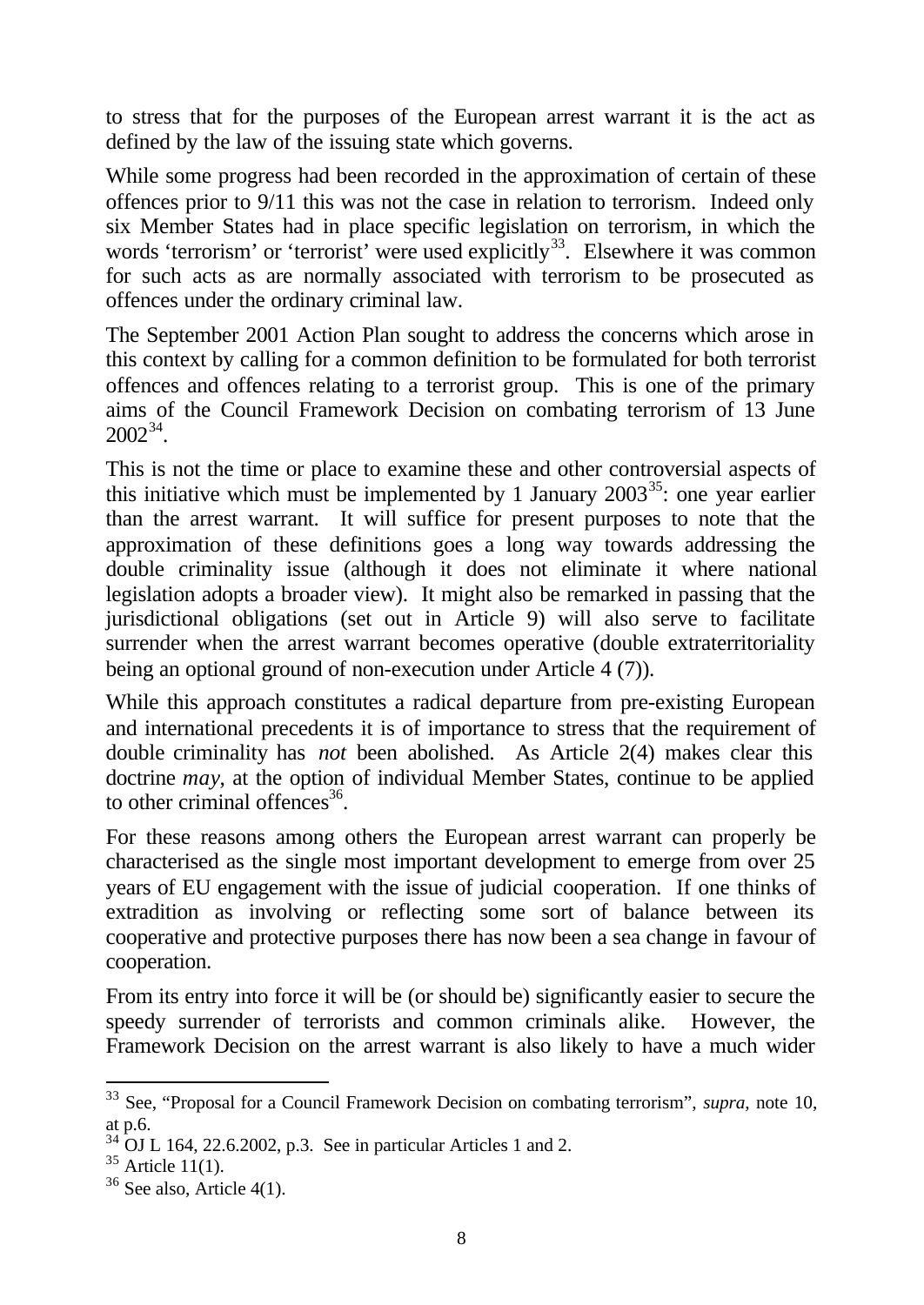impact. As the first (and hastily drafted) mutual recognition text to be adopted it has assumed major precedential value and is clearly, even now, being used as something of a template for those which follow. Let us take the draft Framework Decision on the execution of orders freezing assets or evidence. This had the highest priority in the programme of measures on mutual recognition and, prior to the attack on the Twin Towers, was regarded as something of a pilot project for the programme as a whole.

When first introduced by France, Sweden and Belgium for consideration its scope was strictly circumscribed. It was to apply to freezing orders arising out of only six categories of offences: viz,

- Drug trafficking;
- EC fraud:
- Money laundering;
- Corruption;
- Counterfeiting the Euro;

and,

• Trafficking in human beings $^{37}$ .

Even this limited ambition proved to be controversial in some circles.

This initiative was not entirely sidelined post 9/11. Indeed, the September 2001 Action Plan called for it to be adopted "as soon as possible" and for its scope to be extended to terrorist related crimes<sup>38</sup>. However, under the obvious influence of the European arrest warrant the text, which received political approval on 28 February 2002, went much further<sup>39</sup>. For instance, Article 2 replicates the same list of 32 offences to which it will apply without verification of double criminality. As with the arrest warrant the list can be extended by the Council acting unanimously. Again in an echo of the arrest warrant Member States can subject the recognition and enforcement of a freezing order to the double criminality test if the predicate offence falls outwith the list. The same influences are also evident in more recent mutual recognition proposals such as the July 2002 Danish initiative on the execution of confiscation orders $40$ .

l <sup>37</sup> OJ C 75, 7.3.2001, p.3 (Article 2).

<sup>38</sup> See, *supra*, note 9, p.8.

<sup>&</sup>lt;sup>39</sup> See. "Draft Framework Decision on the execution in the European Union of orders freezing property or evidence", Council of the European Union, doc. 6552/02 (22/2/2002).

 $40$  See, "Initiative of the Kingdom of Denmark with a view to the adoption of a Council Framework Decision on the execution in the European Union of confiscation orders", Council of the European Union, doc. 10701/02 (18/7/2002).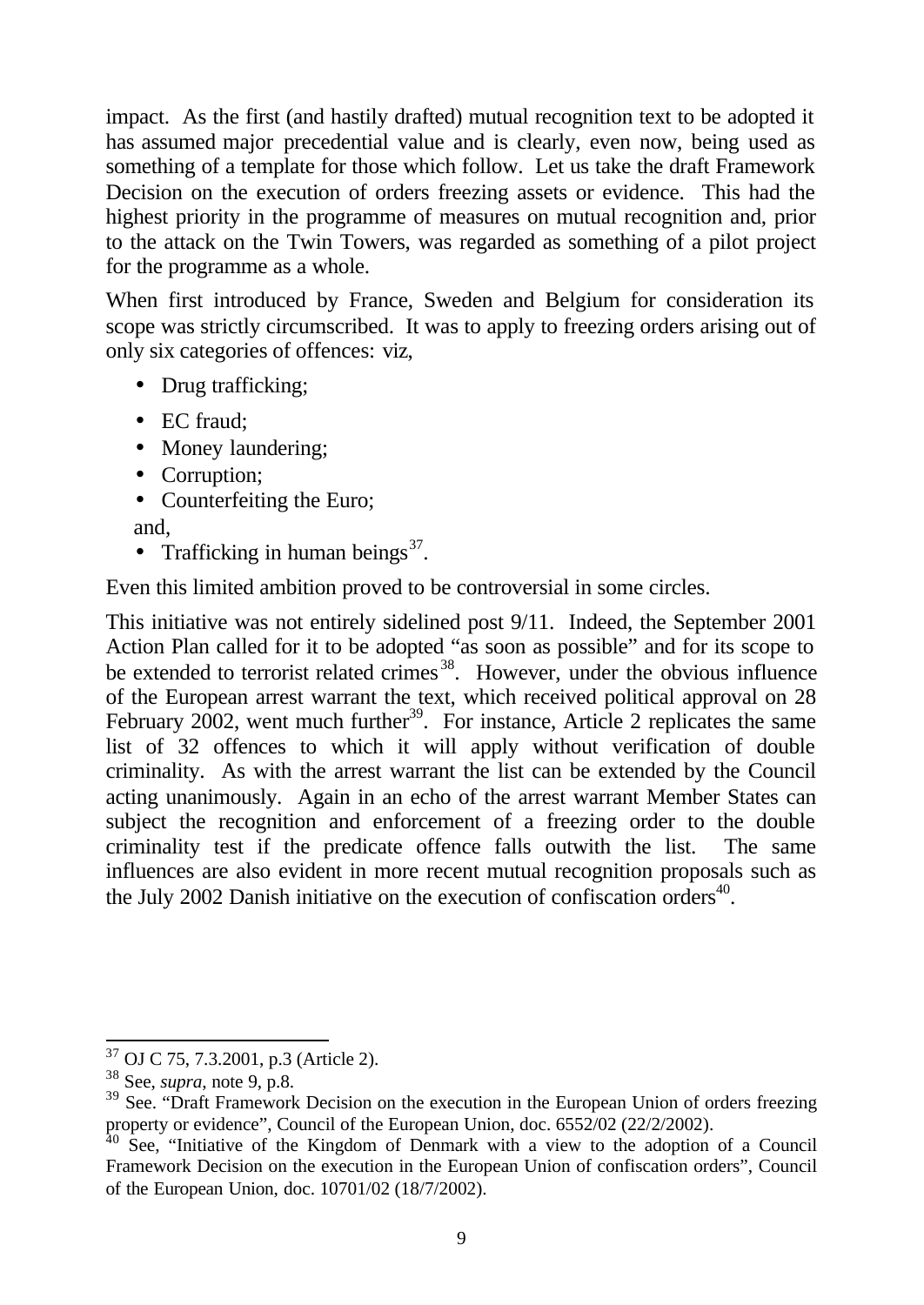#### *b) Extradition and the United States*

The issue of judicial cooperation is also central to that part of the Action Plan which is designed to improve cooperation with the United States. On 20 September Justice and Home Affairs Ministers agreed in principle to propose to the US that an agreement be negotiated "in the field of penal cooperation on terrorism"<sup>41</sup>. This elicited a positive "in principle" response from the US Mission in Brussels the following day<sup>42</sup>. It was not long, however, before this terrorism specific focus was lost. Similarly it soon became clear that the discussions would extend beyond extradition to embrace improvements in mutual assistance in the investigation and prosecution of crime. At the informal JHA meeting in Santiago de Compostela in February 2002 the process was given the necessary political endorsement. This was followed by the adoption on 26 April of a negotiation mandate thus paving the way for the first round of negotiations which took place at the end of June. Since that time there have been a further five meetings with the United States. A report on progress was discussed at the JHA Council meeting on 28-29 November 2002 where Ministers were asked to provide guidance on outstanding issues<sup>43</sup>.

Two points should be made about this as yet unfinalised initiative. First, negotiations by the EU with third states on such issues, while not entirely unprecedented, represent a major departure from the pre-existing tradition of individual action by Member States<sup>44</sup>. All 15 have bilateral extradition treaties with US while 11 of 15 have mutual legal assistance agreements in place.

Second, the discussions have (understandably) taken place in the strictest of secrecy. Formal announcements as to the scope and ambition of the enterprise or progress achieved have been infrequent and uninformative<sup>45</sup>. However, early in

j

<sup>41</sup> *Supra*., note 9, p.12.

<sup>42</sup> See also, the Joint EU-US Ministerial Statement on Combating Terrorism of 20 September 2001 which identified "police and judicial co-operation, including extradition" as one of the areas in which they would "vigorously pursue co-operation ... in order to reduce vulnerabilities in our societies".

<sup>&</sup>lt;sup>43</sup> At the time of writing the possibility still existed that a draft agreement might be presented to the same forum for discussion at its 19-20 December 2002 meeting.

<sup>&</sup>lt;sup>44</sup> The most obvious precedent is the recent mandate by the Council to the Presidency to negotiate the application of relevant parts of the 1996 EU Convention on extradition and the 2000 EU Convention on mutual assistance with Norway and Iceland. The stated legal basis for such an exercise is said to be Articles 24 and 38 TEU.

<sup>&</sup>lt;sup>45</sup> The Press Release containing the conclusions of the Justice and Home Affairs Council meeting of 28-29 November 2002 is fairly typical. It reads, in full, as follows on this point: "The Council took note of the state of play of negotiations on the draft agreement between the European Union and the United States of America on judicial cooperation in criminal matters and extradition and agreed on the strategy that the Presidency will have to follow for the further conduct of the negotiations with the United States of America." Doc. 14817/02 (Presse 375), p.15.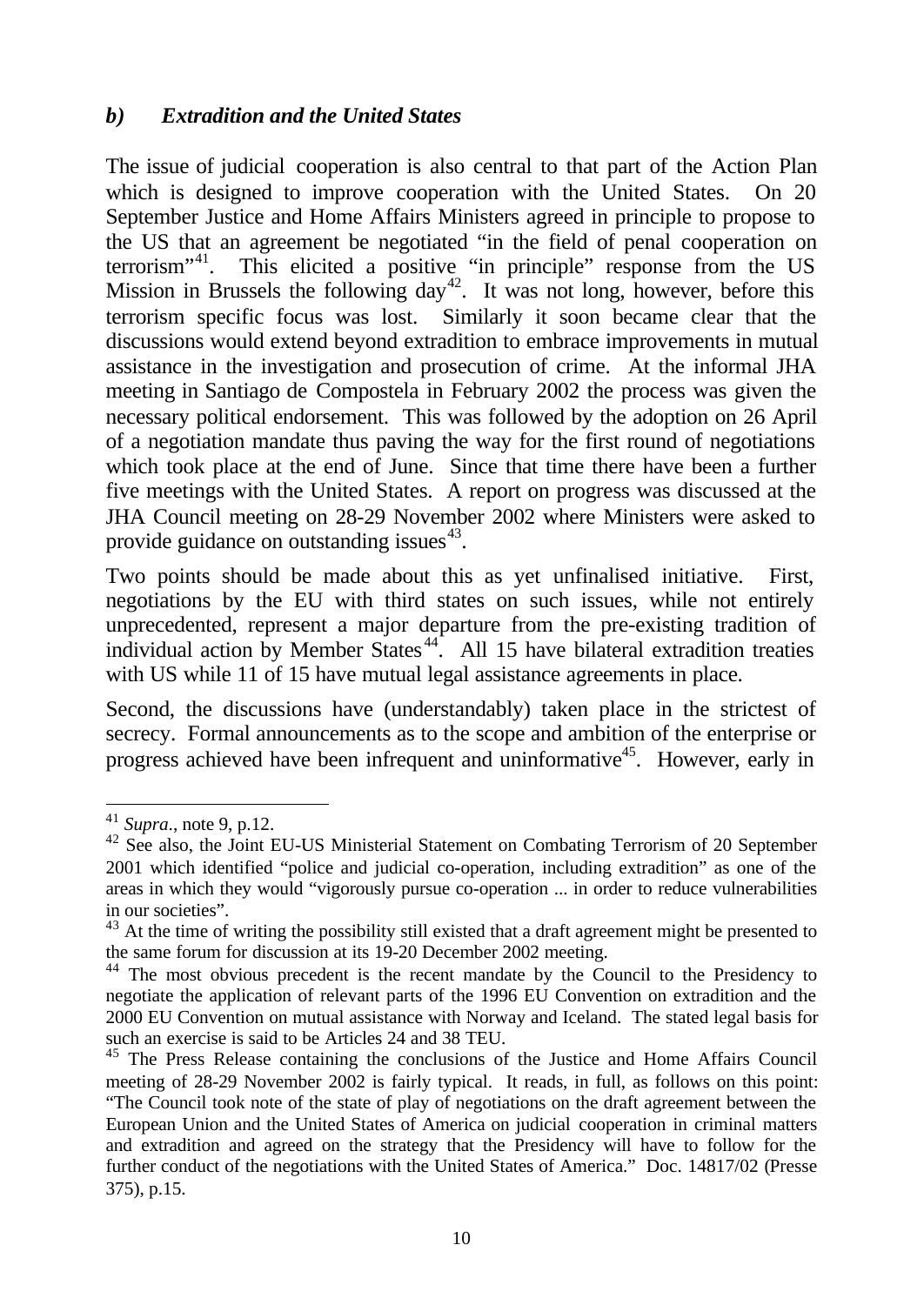2002 a draft version of the negotiation mandate was placed on the website of "Statewatch"<sup>46</sup>. This reveals that, in addition to what might be described as proposals for modernisation and best practice, a host of issues of difficulty and sensitivity were expected to be discussed. The US had, for example, raised both the narrowing of the political offence exception and the problems associated with the extradition of nationals. The EU was minded to raise, among other matters, guarantee and safeguard concerns in relation to such contentious issues as death penalty and life imprisonment cases, and the perceived need to maintain the protections afforded by the doctrine of speciality $^{47}$ .

In December 2001 the European Parliament adopted a cautious resolution on the subject of these negotiations in which it requested that it be fully informed and consulted prior to the adoption of any agreement<sup>48</sup>. It is to be hoped that this call will be satisfied in a meaningful manner should a text actually emerge from the current negotiations.

#### *c) Police Cooperation*

l

While the September 2001 Action Plan contains numerous initiatives to be taken in the sphere of police cooperation these are, in two important senses, somewhat less problematic than those discussed in relation to judicial matters. This is so, in part, because they are overwhelmingly focused on terrorist activity as such. Furthermore, and as noted at an earlier stage of this paper, terrorism was already part of the subject matter mandate of Europol. Consequently the natural emphasis was on enhancing its existing role in this area rather than having to conceptualise *de novo* about what that role should be. Indeed, in some respects it can be said that the September 11 attacks provided the necessary political impetus to address some concerns of long standing.

One such has been the perceived lack of appropriate levels of cooperation between police services (including Europol) and security and intelligence agencies<sup>49</sup>. The Action Plan called for several steps to be taken to improve this

 $^{46}$  <www.statewatch.org/news/2002/jul/11useuag.htm>. Statewatch is a UK based NGO.

<sup>&</sup>lt;sup>47</sup> In a background paper issued by the Presidency Secretariat at the informal JHA Ministerial Meeting in Copenhagen on 13-14 September 2002 it is stated: "The Danish Presidency finds it essential that an agreement between the US and the EU adds value to the existing co-operation between the US and the Member States of the European Union, which is based on bilateral agreements. The Danish Presidency concentrates on the subjects contained in the negotiation mandate, including the new forms of legal assistance, which modern technology has made possible, such as exchange of information on bank accounts and video conferencing. Preliminary discussions with the US on some of the US priorities, such as extradition of own nationals, have been held and appropriate guarantees and safeguards have been addressed during these discussions."

<sup>48</sup> "European Parliament resolution on EU judicial cooperation with the United States in combating terrorism" of 13/12/2001.

<sup>49</sup> See, eg., *supra*., note 6, at pp 172-175.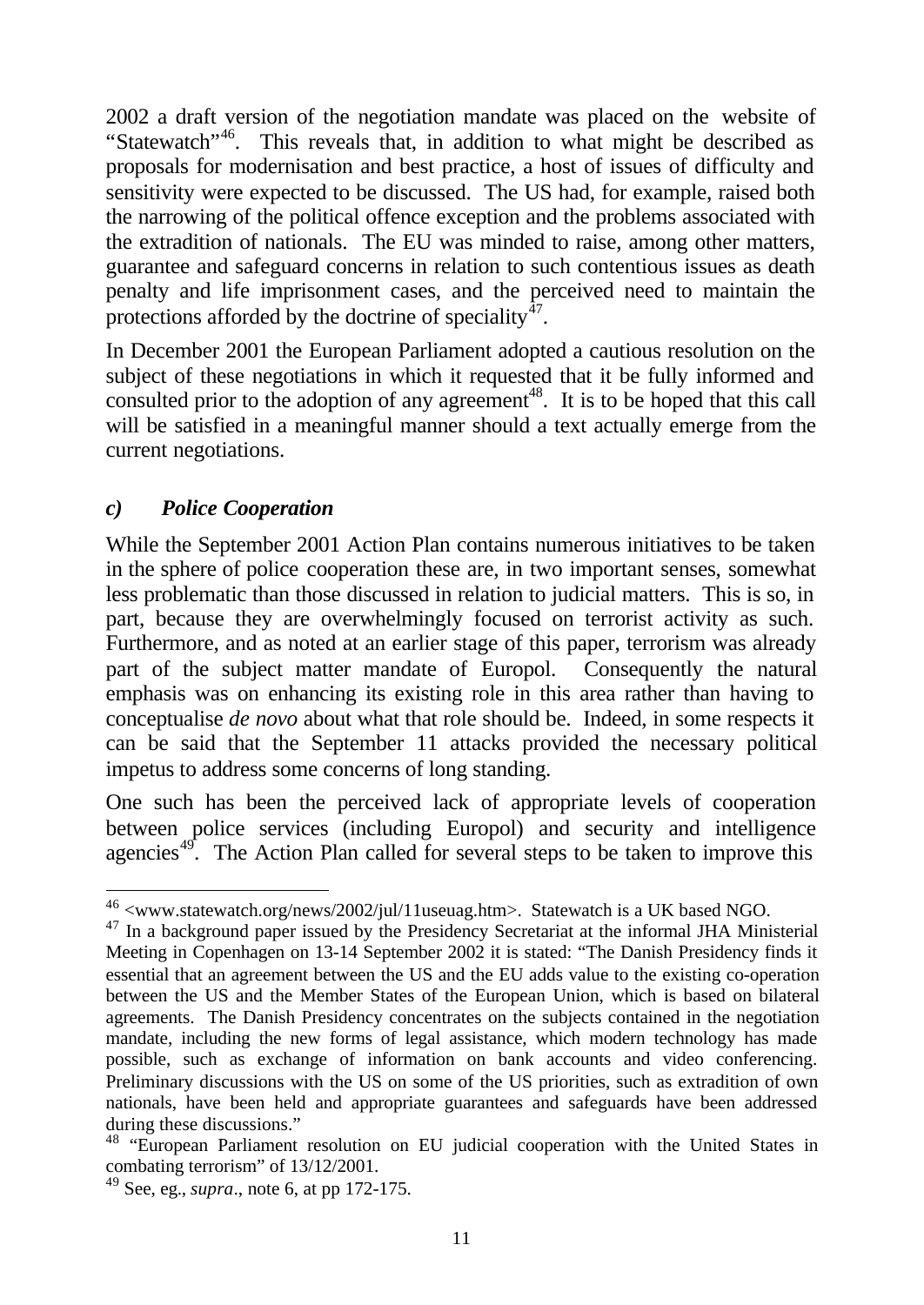situation in the terrorism sphere. For example, it urged Member States to "share with Europol, systematically and without delay, all useful data concerning terrorism"<sup>50</sup>. On this matter the Director of Europol has made periodic reports to the JHA Council on progress and the decision has been reached to undertake an intensive mutual evaluation process to examine the effectiveness of information exchange both as between Member States and between Member States and Europol $1^5$ <sup>51</sup>.

The Council also decided to set up within Europol, on a "trial" basis a team of counter-terrorist specialists. Its tasks would include undertaking operational and strategic analysis of the current threat, and, drafting a threat assessment based on the information received from Member States $^{52}$ .

All 15 Member States have since sent specialist to form part of this Europol team which became operational in November 2001<sup>53</sup>. At its meeting on 28-29 November 2002 the JHA Council endorsed a proposal from the Europol Management Board that this body should become part of the permanent structure of that institution with effect from January  $2003^{54}$ .

Given the emphasis on enhanced cooperation and coordination many of these initiatives could be implemented within existing structures and mandates. In some areas, however, legislative action was required. This was the case, for example, with the perceived need to facilitate the establishment of joint investigation teams<sup>55</sup>. This was the subject of a Council Framework Decision of 13 June  $2002^{56}$ . However, this did not require - unlike the European arrest warrant - the formulation of a new and complex legal text under extreme pressure of time. EU policy had been elaborated in Article 13 of the 2000 Convention on mutual assistance which had not yet entered into force. The Framework Decision in essence permits the advance application of those provisions of the Convention which define the nature and scope of, and set out the limitations and conditions surrounding the creation of, such multi-national law enforcement teams<sup>57</sup>.

The measures in the Action Plan designed to improve police cooperation with the US were not quite as straightforward. One of the central themes was to improve

<sup>50</sup> *Supra*., note 1, p.2.

<sup>51</sup> *Supra*., note 5, p.27.

<sup>52</sup> See, *supra*., note 9, p.5.

<sup>53</sup> See, *supra*., note 5, at pp. 31-32.

<sup>54</sup> See, *supra.,* note 45, at II. Further measures to reinforce the effectiveness of cooperation between Europol and the intelligence services were discussed by JHA Ministers on 28-29 November 2002.

<sup>55</sup> See, *supra*., note 9, p.3.

<sup>56</sup> OJ L 162, 20.6.2002, p.1.

<sup>&</sup>lt;sup>57</sup> The JHA Council of 28-29 November 2002 adopted a Protocol to the Europol Convention which, *inter alia*, regulates the participation of Europol officials in joint investigation teams. It also addresses the issue of requests made by Europol to initiate criminal investigations. See, *supra*, note 45, at III.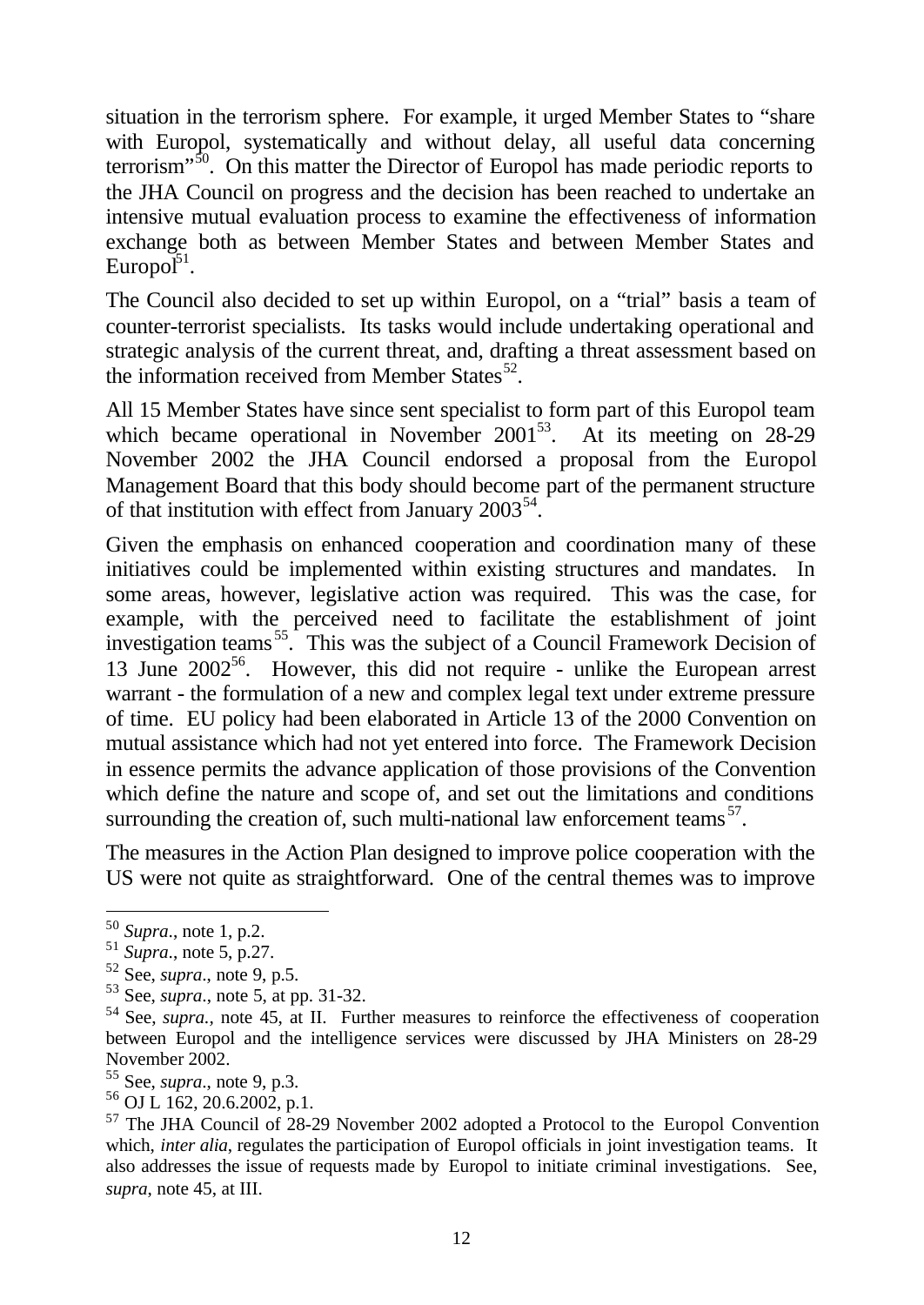and consolidate a framework of cooperation between Europol and the US. However, no formal agreement had yet been concluded between them. Consequently Ministers urged that the maximum opportunities afforded by the Convention should be taken to establish informal cooperation pending the expedited conclusion of such an agreement<sup>58</sup>.

An interim agreement (excluding the transmission of personal data) was signed on 11 December 2001<sup>59</sup>. Its purpose is to enhance cooperation in the prevention, detection and investigation of crimes within the subject matter mandate of Europol including, but not limited to, terrorism $60$ . These goals are to be achieved, in particular "through the exchange of strategic and technical information"<sup>61</sup>. It also provides for the exchange of Liaison Officers - an option since taken up by both parties<sup>62</sup>. This development has, in turn, assisted in meeting associated goals such as the establishment of close working relations between the Europol team of counter-terrorism specialists and their American counterparts.

In December 2001 the Council also authorised the Director of Europol to open negotiations for a further agreement which would include exchange of personal data and related information. Substantial progress is said to have been made and it is possible that this process will be concluded in the relatively near future $^{63}$ .

#### **IV CONCLUSION**

The events of 11 September 2001 propelled, at least temporarily, the issue of counter-terrorism to the top of the political agenda within the EU. The Action Plan to which the destruction of the Twin Towers gave birth was both broad and complex. Implementation has gone forward with unparalleled speed. Several of its key components are now in place; others are still to fully emerge from the corridors of Brussels.

While a final appreciation must wait until the entire package is in the public domain some tentative conclusions can be drawn<sup>64</sup>. First, there have been several developments of a highly positive nature. For instance long overdue steps have been taken to make a reality of Europol's formal mandate in the counterterrorism field. Furthermore Ministers have significantly reinforced the emphasis on both formal compliance with IIIrd Pillar measures and their

<sup>58</sup> See, *supra*., note 9, at p.11.

<sup>&</sup>lt;sup>59</sup> See "USA and Europol join forces in fighting terrorism", Europol Press Release, 11/12/2001.

<sup>60</sup> See, Articles 1 and 3.

<sup>61</sup> Article 1. These terms are defined in Article 2.

<sup>62</sup> See, Article 8.

<sup>63</sup> See, eg, *supra*, note 45, at p.19.

<sup>64</sup> See also, M. Anderson and J. Apap, *Striking a Balance Between Freedom, Security and Justice in an Enlarged European Union* (2002: Centre for European Policy Studies: Brussels).